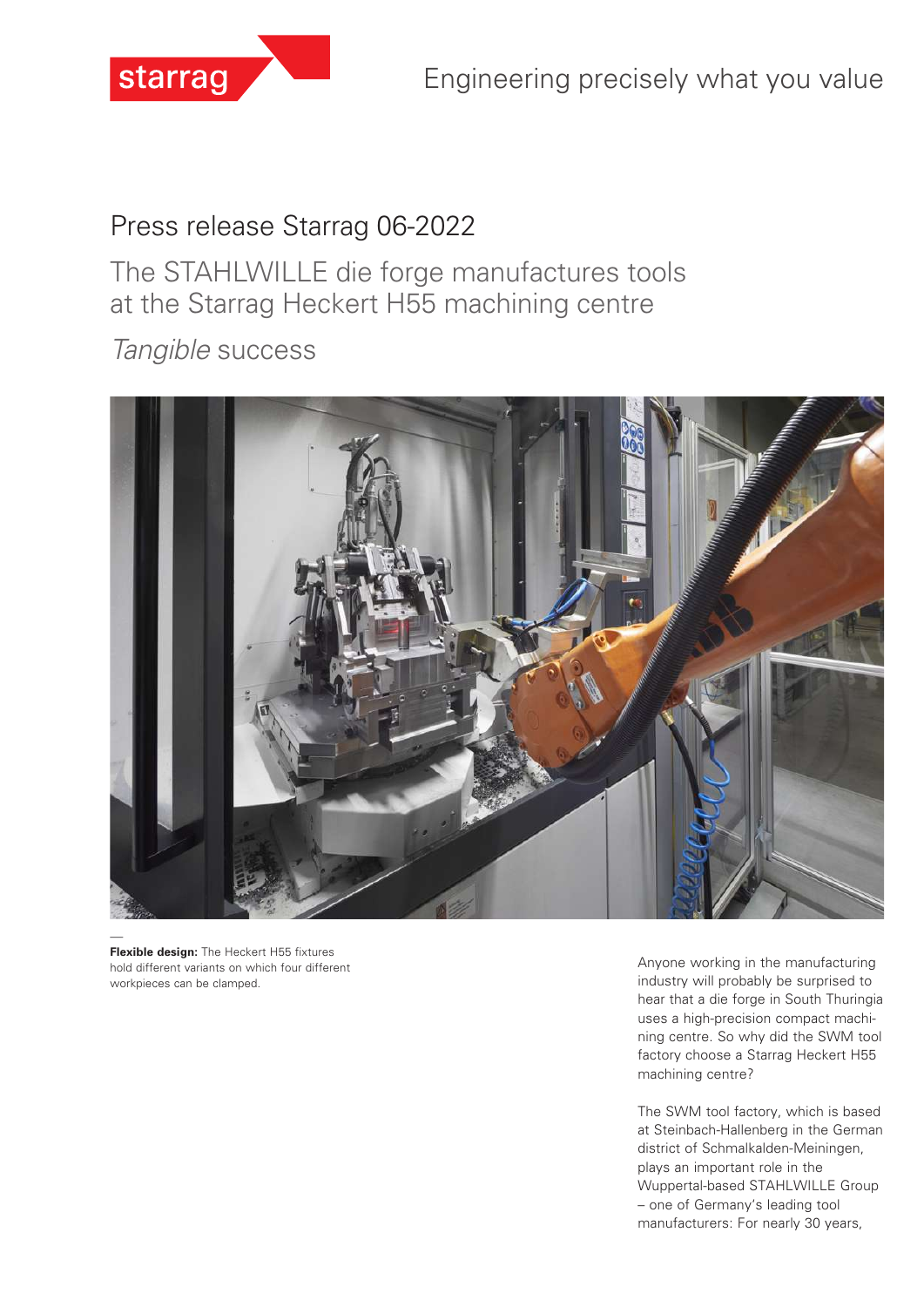

**SWM Production Manager Enrico Danz:**  *"For us it came down to the stability, space requirements and amazing flexibility of the Heckert centre."*

the die forge has been supplying the entire group with forged parts for the production of high-quality screwdrivers and gripping tools as well as for the manufacture of intelligent torque technology.

## **H55 Heckert compact series: Maximum productivity with minimal space requirements**

Production Manager Enrico Danz realised that the production of large pliers showed potential for optimisation: *"Our goal was to create a new production line in order to significantly shorten the machining time and keep* 

*the set-up time as short as possible".* According to Danz, the biggest challenge was the production hall, which was *"a GDR building from the 1960s, where the width of the stud frames and the load capacity of the floors set the pace"*. The only solution was to bring in production technology from Chemnitz: The H55 Heckert compact series is characterised by maximum productivity with minimal space requirements.

Danz received support from Jan Hilpert. The Managing Director of automation specialist ROBOTICS immediately understood the challenge: *"How can we achieve an automated*



**Enhanced grip:** The STAHLWILLE die forge manufactures forged parts using the Starrag Heckert H55 machining centre.